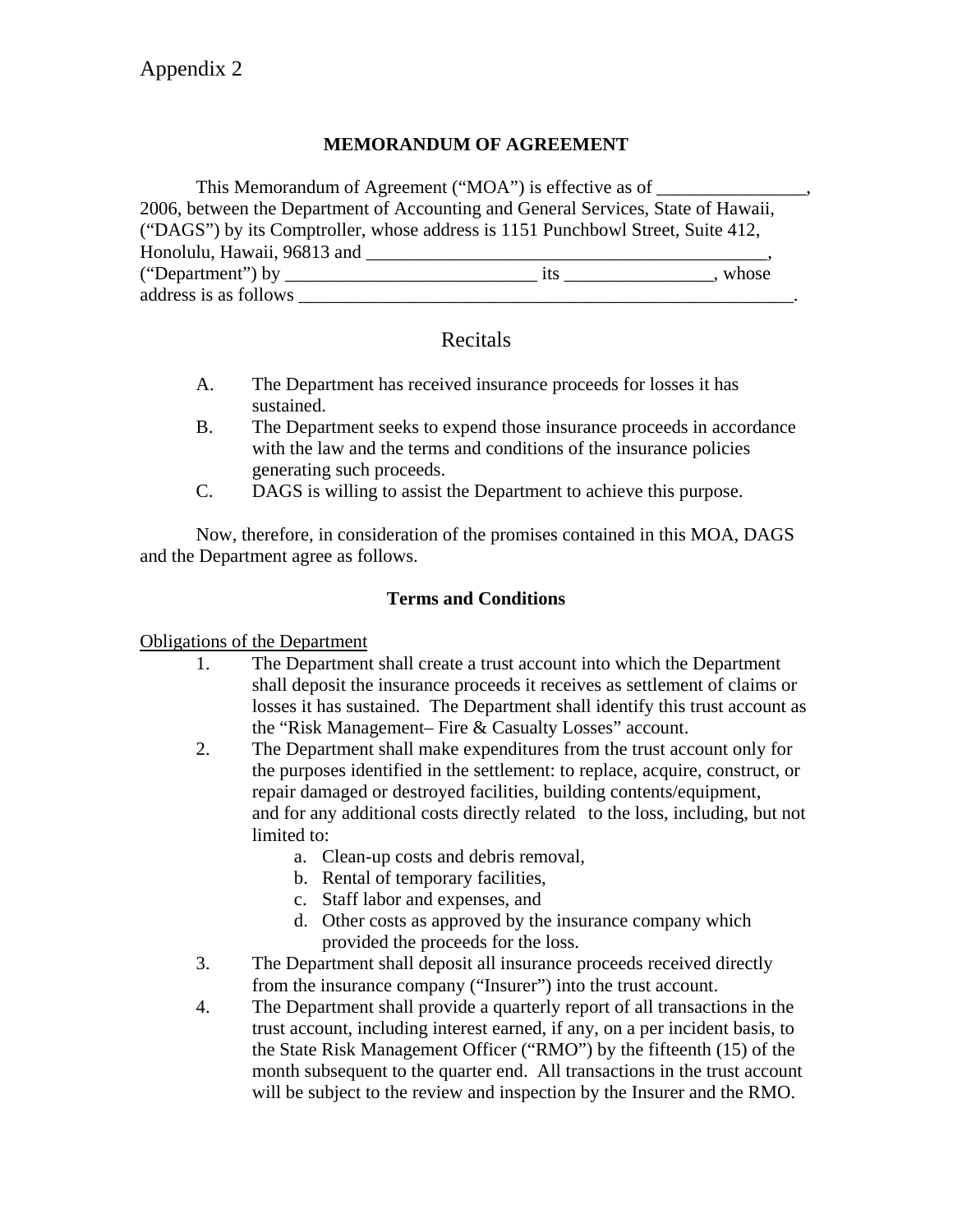- 5. The Department shall document its claims to the Insurer and its expenditures from the trust account to the RMO on forms provided by the Insurer and RMO respectively.
- 6. The Department shall submit all reports required by the Insurer(s) and the RMO by the deadlines established by the Insurer and the RMO respectively.
- 7. The Department shall review for approval the insurer's partial payments, and if approved, sign the partial proof of loss form. The Department shall review for approval the final settlement of the claim, and if approved, initial the claimant signature line on the proof of loss.
- 8. Failure by the Department to comply with any of the terms of this MOA will result in the demand for any unexpended proceeds held in the trust account and all future proceeds to the trust account to be submitted to the RMO for deposit in a DAGS trust account, the administration of which, including any expenditures, to be directed by the RMO.

## Obligations of DAGS and the RMO

- 1. The RMO shall report the loss to the Insurer and meet with representatives of the Insurer and the Department to discuss the processing of the claim.
- 2. Upon the execution of the MOA, the RMO shall authorize the Insurer to make payments for the losses directly to the Department sustaining the loss.
- 3. The RMO shall provide the Department the necessary forms to submit its claims to the Insurer.
- 4. The RMO shall provide the Department with procedures and training on the processing of property losses.
- 5. The RMO shall issue the insurance deductible to the Department. No other payments will be made by the RMO.
- 6. The RMO shall act as a liaison between the Insurer and the Department.
- 7. The RMO shall assist the Department with any issues and/or disputes regarding the Department's claims.
- 8. The RMO shall secure the Final Proof of Loss and obtain the Comptroller's signature once the Department has approved the final settlement and initialing the form at the claimant signature line.

Term of MOA. The term of this MOA shall be effective as of the date indicated above until the claim is closed with the Insurer and the RMO, unless earlier terminated by DAGS.